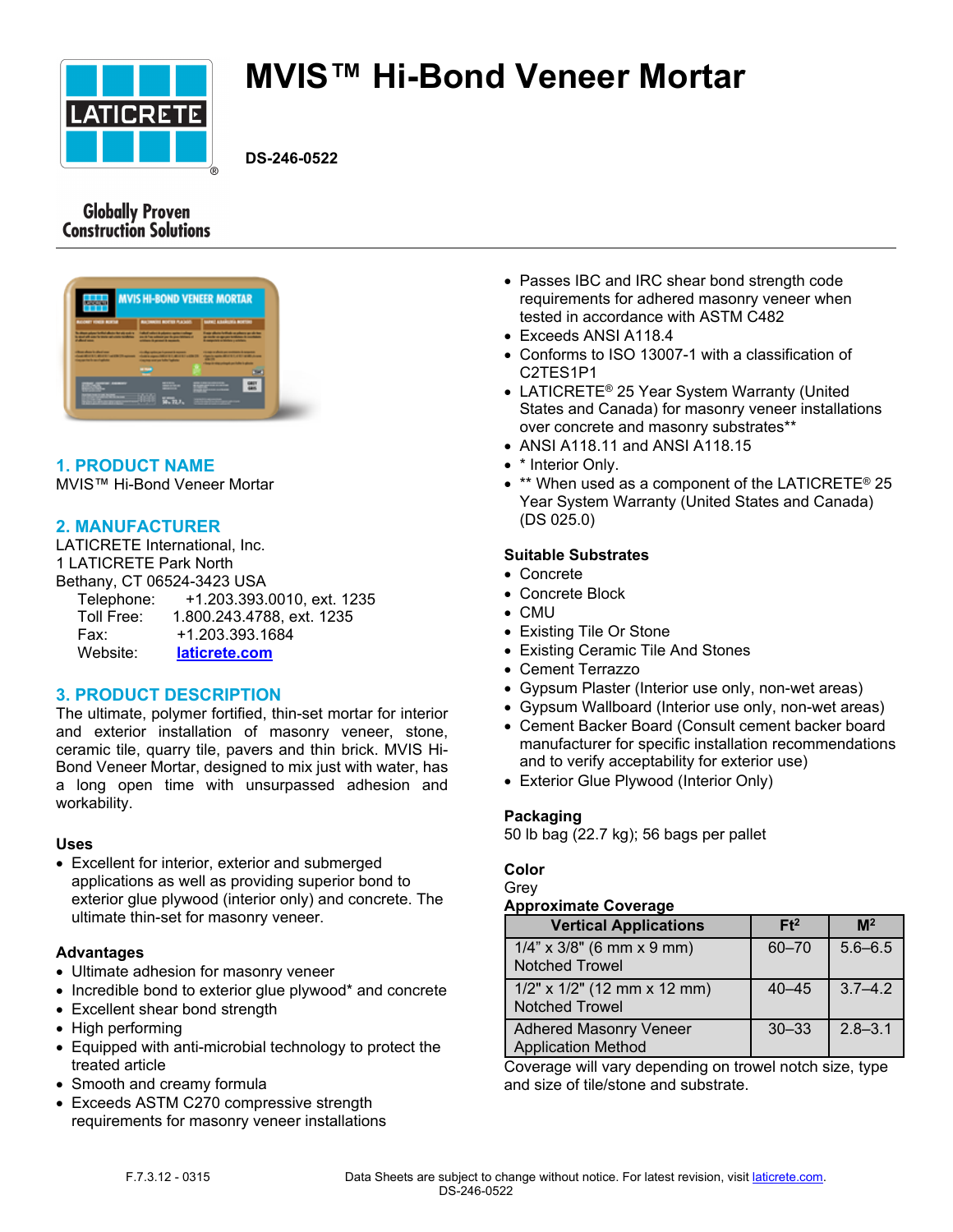# **Shelf Life**

Factory sealed containers of this product are guaranteed to be of first quality for two (2) years if stored off the ground in a dry area. \*\*\* High humidity will reduce the shelf life of bagged product.

# **Limitations**

- Mastics, adhesive mortars and pointing mortars for masonry veneer, stone, ceramic tile, pavers and thin brick are not replacements for waterproofing membranes or air and water barriers. When a waterproofing membrane or air and water barrier is required, use Air & Water Barrier (see Section 10 FILING SYSTEMS).
- For veneer installations using this product, consult local building code requirements regarding limitations and installation system specifications.
- Not for use directly over particle board, luan, Masonite® or hardwood floors.
- Use LATAPOXY<sup>®</sup> 300 Adhesive for installing green marble, resin backed, or water sensitive tile, stone and agglomerates (refer to DS 633.0 for more information).
- Note: Surfaces must be structurally sound, stable and rigid enough to support ceramic/stone tile, thin brick and similar finishes. For exterior vertical installations over framed construction, the substrate deflection under all live, dead and impact loads, including concentrated loads, must not exceed L/600 where L=span length (except where local building codes specify more stringent deflection requirements).

# **Cautions**

- Consult SDS for more safety information.
- Some stone have low flexural strength and may not be suitable for all installations.
- Protect finished work from traffic until fully cured.
- Contains portland cement and silica sand. Causes severe skin burns and serious eye damage. Wear protective gloves, protective clothing and eye protection. In case of contact, flush thoroughly with water.
- DO NOT take internally. Silica sand may cause cancer, respiratory irritation or serious lung problems. Do not breathe dust. Wear a respirator in dusty areas.
- For white and light–colored stones, conduct test area to ensure no shadowing or staining is observed.
- Keep out of reach of children.

# **4. TECHNICAL DATA**







# **MICROBAD**<sup>9</sup>



# **VOC/LEED Product Information**

This product has been certified for Low Chemical Emissions (ULCOM/GG UL2818) under the UL GREENGUARD Certification Program For Chemical Emissions For Building Materials, Finishes and Furnishings (UL 2818 Standard) by UL Environment.

Total VOC Content pounds/gallon (grams/liter) of product in unused form is 0.00 lb/gal (0.00 g/L).

# **Applicable Standard**

- ASTM C270
- ASTM C482
- ANSI A118.4
- ANSI 118.11
- ANSI A118.15
- ISO 13007-1
- This product has a cradle-to-gate (with options) Product-Specific (Type III) Environmental Product Declaration. The PCR review, life cycle assessment and declaration were independently verified by UL Environment in accordance with ISO 14025, ISO 14040 and ISO 14044.

# **Physical Properties**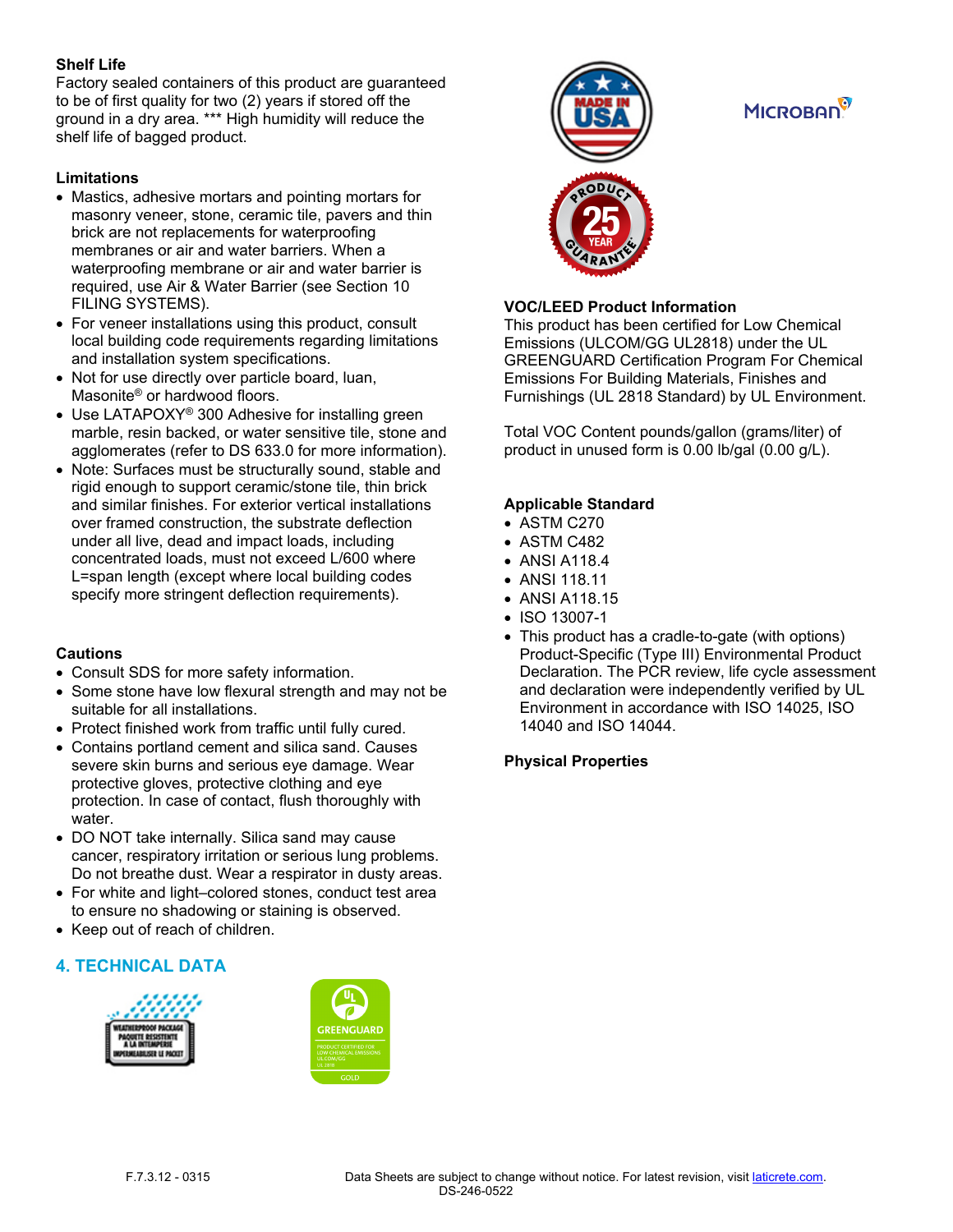| Test                                                                                                      | <b>Test</b><br><b>Method</b>  | <b>ISO 13007-1</b><br>C <sub>2</sub><br><b>Specification</b>                       | <b>Results</b>                                     |
|-----------------------------------------------------------------------------------------------------------|-------------------------------|------------------------------------------------------------------------------------|----------------------------------------------------|
| 28 Day Cure<br><b>Tensile</b><br>Adhesive<br>Strength                                                     | <b>ISO</b><br>13007<br>24.4.2 | 1 MPa<br>(145 psi)                                                                 | $2.3 - 2.6$<br><b>MPa</b><br>$(333 - 377)$<br>psi) |
| 7 Day Cure<br>21 Day<br>Water<br>Immersion<br>Tensile<br>Adhesive<br>Strength                             | <b>ISO</b><br>13007<br>24.4.3 | 1 MPa<br>(145 psi)                                                                 | $1.3 - 1.5$<br><b>MPa</b><br>$(188 -$<br>218 psi)  |
| 14 Day Cure<br>14 Day Heat<br><b>Age Tensile</b><br>Adhesive<br>Strength                                  | <b>ISO</b><br>13007<br>24.4.4 | 1 MPa<br>(145 psi)                                                                 | $2.4 - 3.0$<br><b>MPa</b><br>$(348 -$<br>435 psi)  |
| 7 Day Cure<br>21 Day<br>Water<br>Immersion<br>25<br>Freeze/Thaw<br>Cycle Tensil<br>e Adhesive<br>Strength | <b>ISO</b><br>13007<br>24.4.5 | 1 MPa<br>(145 psi)                                                                 | $1.2 - 1.4$<br><b>MPa</b><br>$(174 -$<br>200 psi)  |
| <b>Open Time</b><br>After 30<br><b>Minutes</b>                                                            | <b>ISO</b><br>13007<br>24.1   | $0.5$ MPa<br>$(73 \text{ psi})$                                                    | $1.7 - 1.9$<br><b>MPa</b><br>$(246 -$<br>276 psi)  |
| Slip                                                                                                      | <b>ISO</b><br>13007<br>24.2   | Less than or<br>equal to 0.5<br>mm (0.02<br>inches)                                | $0.5$ mm<br>(0.02)<br>inches)                      |
| Transverse<br>Deformation                                                                                 | <b>ISO</b><br>13007<br>24.5   | Greater than or<br>equal to 2.5<br>mm (0.1 in.)<br>and less than 5<br>mm (0.2 in.) | $3.2 - 3.6$<br>mm<br>$(0.13 -$<br>$0.14$ in.)      |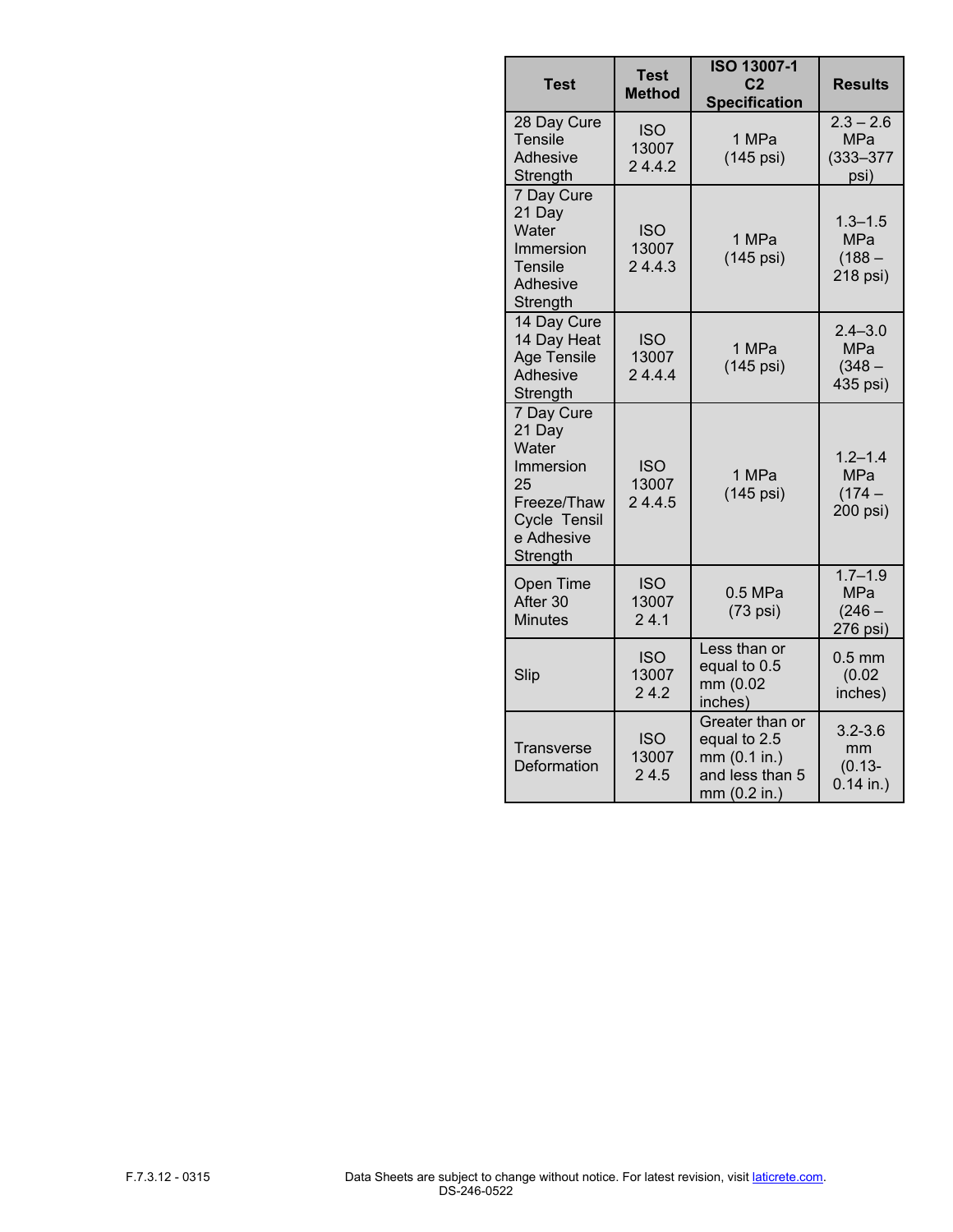| <b>Test</b>                                                                                 | <b>Test</b><br><b>Method</b>    | <b>Specification</b>             | <b>Results</b>                                     |
|---------------------------------------------------------------------------------------------|---------------------------------|----------------------------------|----------------------------------------------------|
| 28 Day<br>Cure<br><b>Vitreous Tile</b><br>Shear<br>Strength                                 | <b>ANSI</b><br>A118.15<br>7.2.5 | >400 psi<br>$(2.76 \text{ MPa})$ | $475 -$<br>520 psi<br>$(3.2 -$<br>3.6<br>MPa)      |
| <b>Shear Bond</b><br><b>Vitreous Tile</b><br>Water<br>Immersion                             | <b>ANSI</b><br>A118.15<br>7.2.4 | >200 psi<br>$(1.38 \text{ MPa})$ | $275 -$<br>300 psi<br>$(2.0 - 3.6)$<br>MPa)        |
| 28 Day Cure<br><b>Quarry Tile</b><br>To Plywood<br><b>Shear Bond</b>                        | <b>ANSI</b><br>A118.11<br>4.1.2 | >150 psi<br>(1.0 MPa)            | $240 -$<br>270 psi<br>$(1.7 - 1.9)$<br>MPa)        |
| 28 Day Cure<br><b>Bond</b><br>Strength To<br>Calcium<br><b>Silicate</b>                     | <b>ASTM</b><br>C482             | N/A                              | $350 -$<br>370 psi<br>$(2.4 -$<br>2.6<br>MPa)      |
| 28 Day Cure<br>20 Cycle<br>Freeze/Thaw<br><b>Bond</b><br>Strength To<br>Calcium<br>Silicate | <b>ASTM</b><br>C482             | N/A                              | $230 -$<br>260 psi<br>$(1.6 -$<br>1.8<br>MPa)      |
| 28 Day<br>Compressive<br>Strength                                                           | <b>ASTM</b><br>C270             | 2000 psi<br>$(13.8 \text{ MPa})$ | 2400-<br>2450<br>psi<br>$(16.5 -$<br>16.9 M<br>Pa) |

MVIS™ Hi-Bond Veneer Mortar is ISO 13007-1 C2TES1

# **Working Properties**

| Open Time             | 40 minutes              |
|-----------------------|-------------------------|
| Pot Life              | 2 hours                 |
| Time to Heavy Traffic | 24 hours                |
| <b>Wet Density</b>    | 13.8 lb/gal (1.65 g/cc) |

Specifications subject to change without notification. Results shown are typical but reflect test procedures used. Actual field performance will depend on installation methods and site conditions.

# **5. INSTALLATION**

# • **Surface Preparation**

- All surfaces should be between 40°F (4°C) and 90°F (32°C) and structurally sound, clean and free of all dirt, oil, grease, paint, concrete sealers or curing compounds. Rough or uneven concrete surfaces should be made smooth with MVIS™ Premium Mortar Bed. Dry, dusty concrete slabs or masonry should be dampened and excess water swept off. Installation may be made on a damp surface. Concrete slabs must be plumb and true to within 1/4"(6 mm) in 10 ft (3 mm).
- 1. Installer must verify that deflection under all live, dead and impact loads of substrates does not exceed industry standards of L/600 for AMSMV units or stone installations where L=span length. For exterior vertical installations over framed construction, the substrate deflection under all live, dead and impact loads, including concentrated loads, must not exceed L/600 where L=span length.

*Note: MVIS Hi-Bond Veneer Mortar does not require a minimum cure time for concrete walls or slabs. Expansion joints shall be provided through the veneer from all construction or expansion joints in the substrate. For natural stone installations on floors follow ANSI specification A108.01-3.7 "Requirements for Movement Joints: Preparations by Other Trades" or TCNA detail EJ-171 "Movement Joints—Vertical & Horizontal". Do not cover expansion joints with mortar.*

# **Mixing**

Place clean, potable water into a clean pail. Add MVIS Hi-Bond Veneer Mortar. Use approximately 5.5 qts (5.2 L) of water for 50 lbs (22.7 kg) of powder. (To mix smaller quantities use 3.6 parts powder to 1 part water.) Mix by hand or with a slow speed mixer to a smooth, trowelable consistency. Allow mortar to slake for 5–10 minutes. Remix without adding any more water or powder. During use, stir occasionally to keep mix fluffy. DO NOT temper with water.

*Note: For use as a slurry bond coat; mix 7 quarts (6.6 L) ater to a* 

*50 lb (22.7 kg) bag of MVIS Hi-Bond Veneer Mortar.* 

# **Application**

See applicable LATICRETE details in Masonry Veneer Installation System Brochure (DS 002.8).

*Note: If installing on sheathed wood or steel frame construction with wire lath, use MVIS Premium Mortar Bed for the wall render prior to installing applicable MVIS Air & Water Barrier or MVIS Hi-Bond Veneer Mortar.*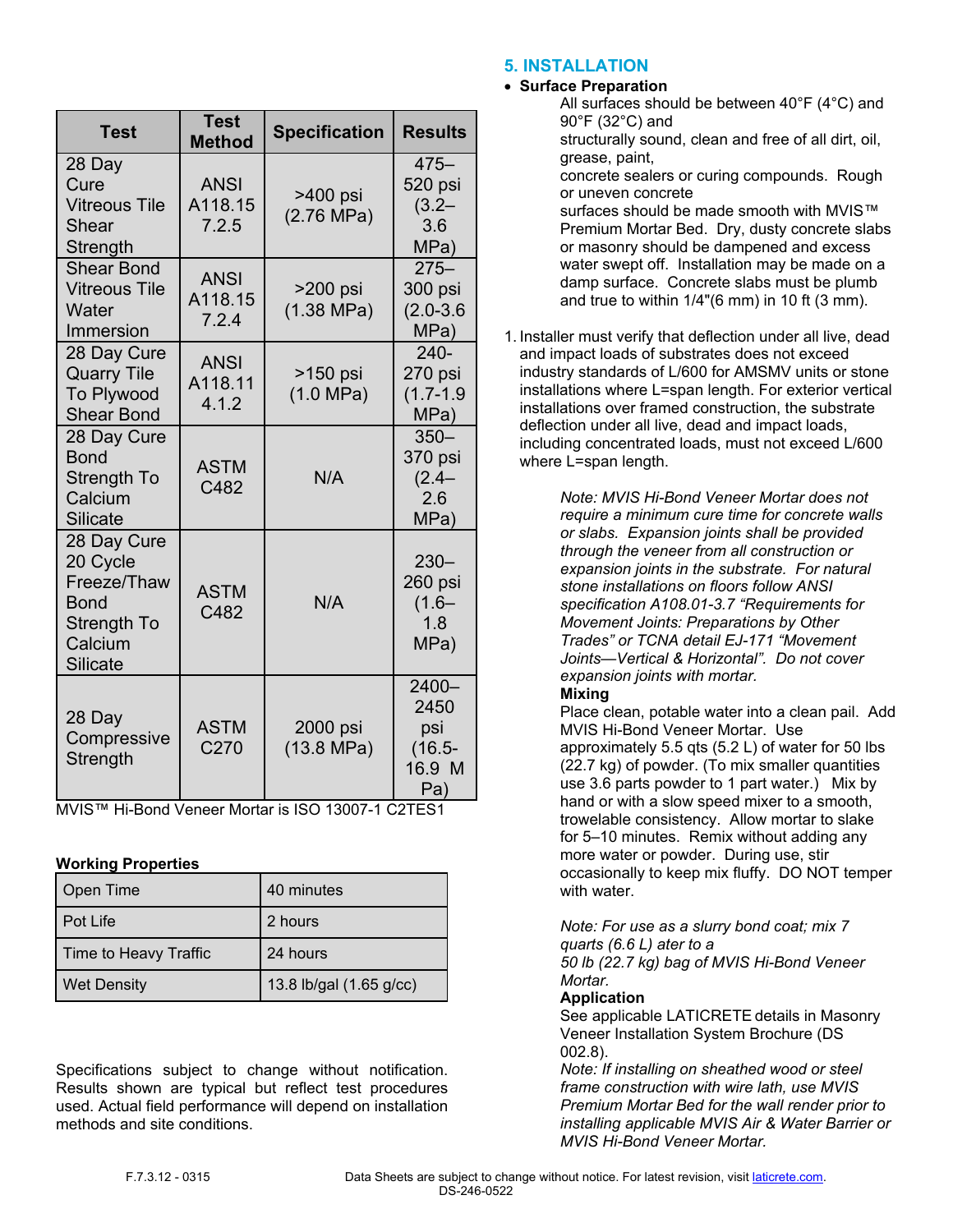If waterproofing is required, install MVIS Air & Water Barrier per instructions (see DS 663.0 and DS 663.5) to the substrate prior to installation of MVIS Hi-Bond Veneer Mortar. For adhered stone, thin brick and manufactured stone masonry veneers installations, use a gauging trowel to key a thin coat of MVIS Hi-Bond Veneer Mortar to cover entire back of the veneer units. Spread additional mortar onto the back of the skim coated veneer sufficient to completely fill the space between the veneer and the substrate when compressed against the substrate. Press the mortar covered back of the veneer against the substrate at the desired final position. Slide the unit roughly 1 -1.5" (25- 38mm) diagonally from the desired final position and back into the desired position while maintaining even pressure. This should be done in such a manner as to squeeze the mortar to fill the entire space between the veneer unit and the substrate, allowing excess mortar to extrude on all sides around the veneer unit. Clean excess extruded mortar with trowel and spread onto the next veneer unit to be installed. *Note: Prior to installation, ensure back of veneer units are clean of dust, laitance, loose concrete crumbs and any excess film that could impede bond.*

Alternate method for thin brick, tile, calcium silicate unit and stone installations: key MVIS Hi-Bond Veneer Mortar into the substrate thoroughly. Then, comb on additional mortar with the notched side, use 1/4" x 3/8" (6 mm x 9 mm),1/2" x 1/2" (12 mm x 12 mm) loop or notch trowel. Back butter all thin brick, veneer units 8" x 8" (200 mm x 200 mm), ¾ (19mm) loop trowel or larger to provide full bedding of the veneer. Place veneer into the mortar and adjust to desired position. Clean any excess mortar on sides of stone or tile veneer.

*Note: Use proper sized notched trowel to ensure full bedding of the stone veneer. Spread only enough mortar for maximum coverage with tile within 15–20 minutes. Trowel notch size determined by contractor, size of veneer and job-site coverage. Adjust as necessary. Check mortar for complete coverage by periodically removing veneer unit and inspecting the transfer onto substrate and back of the stone veneer. The size and weight of the veneer will vary.. Due to job site conditions and differences in finish material types; ledger boards, shims, wedges or spacers may be required to maintain finish levels and heights.*

#### **Grouting/Pointing (if required)**

When required, point installation after a minimum of 24 hours curing time at 70°F (21°C). Point with MVIS Epoxy Pointing Mortar (conduct test area to determine suitability and

acceptability with veneer) MVIS Premium Pointing Mortar mixed with water or MVIS Pointing Mortar mixed with water.

# **Cleaning**

Clean tools and stone work with water while mortar is fresh.

# **6. AVAILABILITY AND COST**

# **Availability**

LATICRETE materials are available worldwide.

# **For Distributor Information, Call:**

 Toll Free: 1.800.243.4788 Telephone: +1.203.393.0010 For on-line distributor information, visit LATICRETE at **[laticrete.com](https://laticrete.com/)**

# **Cost**

Contact a LATICRETE Distributor in your area.

# **7. WARRANTY**

See 10. FILING SYSTEM:

- DS 230.13: 1 Year Product Warranty
- DS-230.15SPD: LATICRETE 15 Year System Warranty For Steel or Wood Framed Exterior Facades (United States and Canada) MVIS

#### **8. MAINTENANCE**

Non-finish LATICRETE® and LATAPOXY® installation materials require no maintenance but installation performance and durability may depend on properly maintaining products supplied by other manufacturers.

# **9. TECHNICAL SERVICES**

#### **Technical Assistance**

Information is available by calling the LATICRETE Technical Service Hotline:

| Toll Free: | 1.800.243.4788, ext. 1235  |
|------------|----------------------------|
| Telephone: | +1.203.393.0010. ext. 1235 |
| Fax:       | +1.203.393.1948            |

#### **Technical and Safety Literature**

To acquire technical and safety literature, please visit our website at **[laticrete.com](https://laticrete.com/).**

# **10. FILING SYSTEM**

Additional product information is available on our website at **[laticrete.com](https://laticrete.com/)**. The following is a list of related documents:

- DS 230.13: LATICRETE Product Warranty
- DS 230.15: LATICRETE 15 Year System Warranty For Steel or Wood Framed Exterior Facades (United States and Canada)
- DS 025.0: LATICRETE 25 Year System Warranty (United States and Canada)\*\*\*\* When used as a component of the LATICRETE® 25 Year System Warranty (United States and Canada) (DS 025.0)